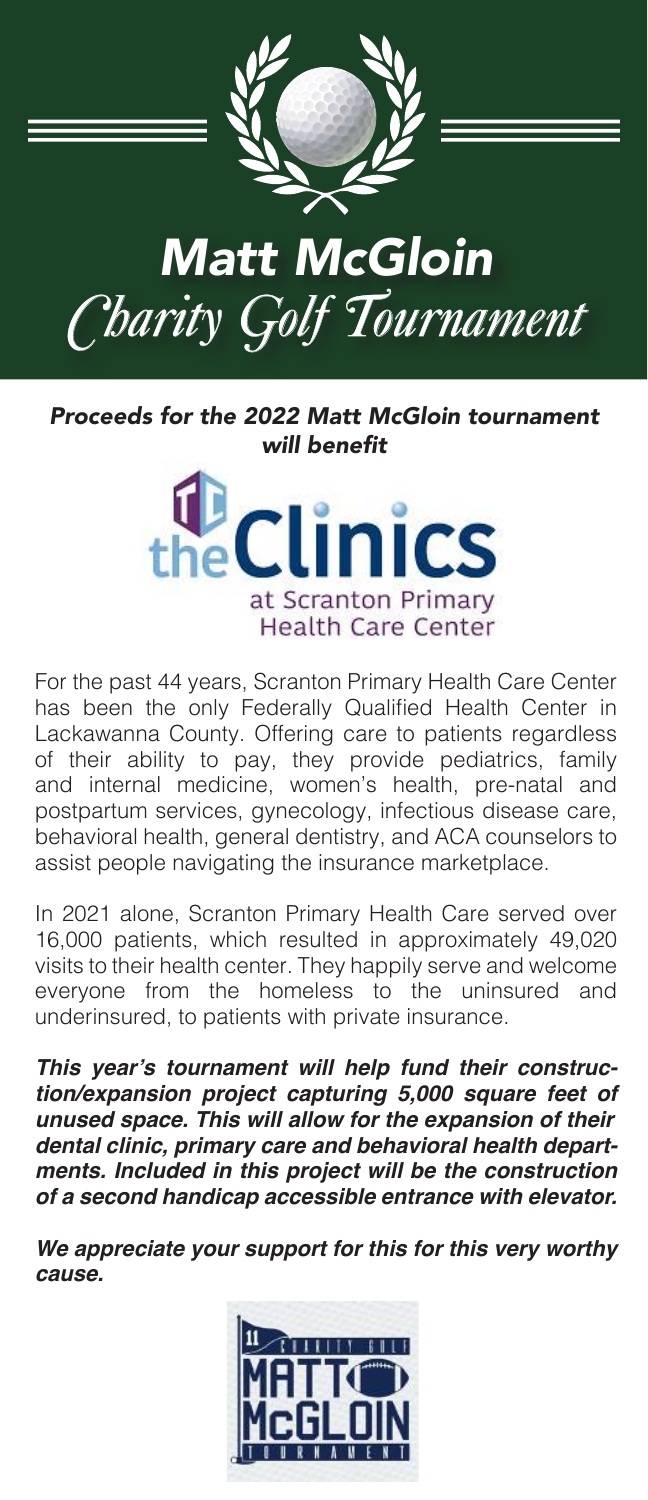| <b>REGISTRATION FORM</b>                                                  |
|---------------------------------------------------------------------------|
|                                                                           |
|                                                                           |
|                                                                           |
|                                                                           |
|                                                                           |
| Send Sponsorship and Registration<br>Form to:                             |
| The Matt McGloin Fund<br><b>PO Box 342</b><br>Scranton, PA 18504          |
| Additional Players if Signing Up as<br>$\Box$ A Couple or $\Box$ Foursome |
|                                                                           |
|                                                                           |
|                                                                           |
|                                                                           |

## **Proceeds to Benefit** the Clinics at Scranton Primary **Health Care Center**

#### "Matt McGloin Fund"

Matt McGloin and the entire McGloin family are proud to support those in need of help in the Scranton and the surrounding areas. Matt credits both his "on the field" and "off the field" successes to the lessons learned while growing up in West Scranton…. "take care of one another" !!

Through Matt's involvement with Organizations such as the Boys & Girls Clubs, the Children's Advocacy Center and the Scranton Kiwanis Club, Matt has continually demonstrated a willingness to give back to his community.

The Matt McGloin Charity Golf Tournament is Proud to support yet another organization, The Scranton Primary Health Care Center. With your support… we can all make a difference.

The Matt McGloin Foundation





# *6th Annual* **Matt McGloin** *Charity Golf Tournament*

*2022 Monday July 11th*

### Glen Oak Country Club

250 Oakford Road Clarks Summit, PA 18411

*Captain and Crew Format*